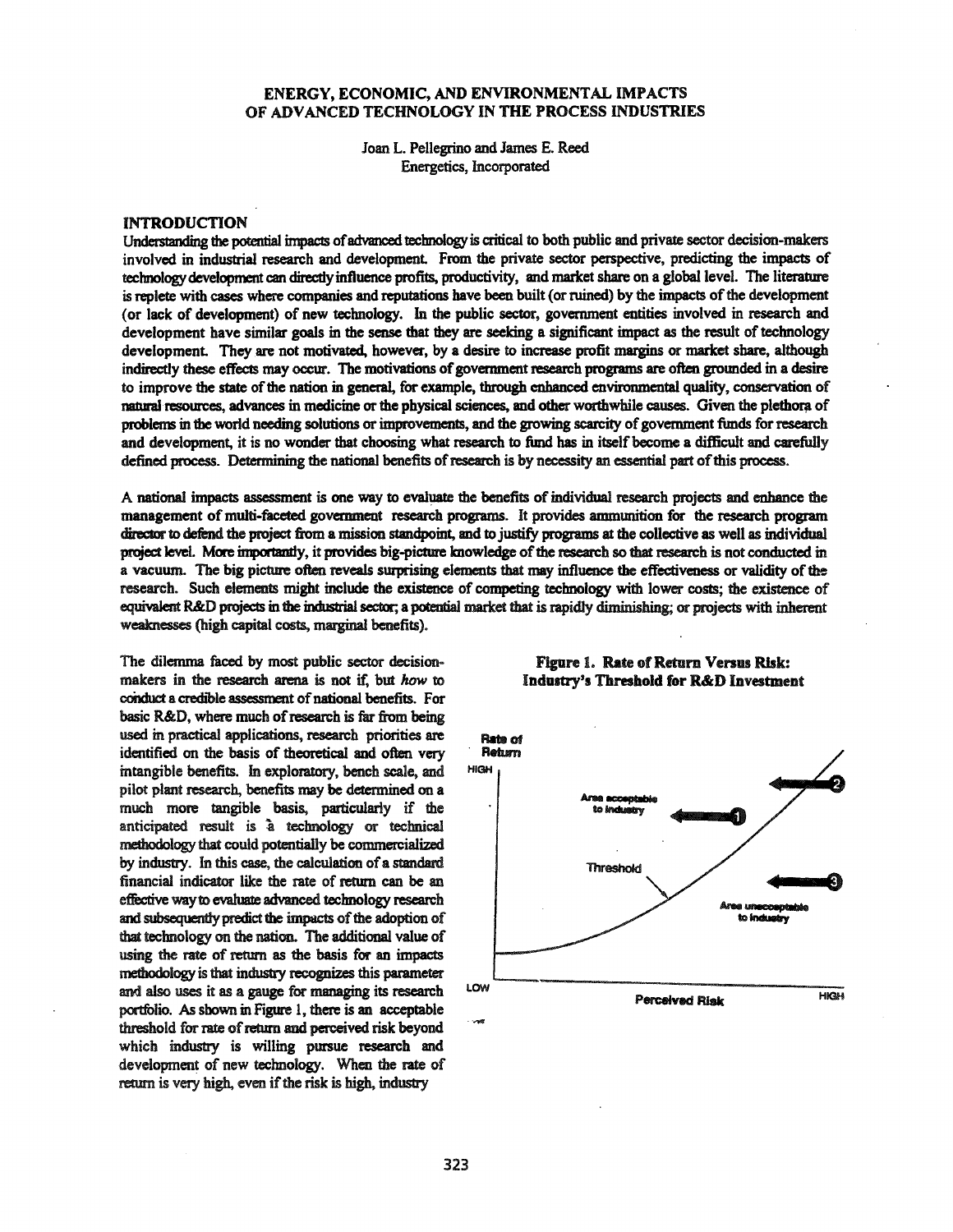may pursue the research to capture the high returns (this is also true of gamblers). Alternately, when the risk is very low, industry may pursue the research even if the returns are modestly attractive. There is, however, a rate of return below which most industries will not pursue a research project, regardless of risk. This rate of return, often termed the hurdle rate, can vary widely among industrial sectors but typically ranges from 20 to 30 percent. Many highly valuable and important projects fall within the unacceptable region. In fact it is in this unacceptable region that government seeks to provide leveraged funding for research. By doing so, it is often possible to accelerate technology development to a point where industry will- find continuation of the research an acceptable and profitable proposition. In Figure 1, the three arrows represent technologyresearch projects that are being considered for government funding. Project one (I) is already in an area where industry would be willing to provide funding, and probably should not receive government fimding (this might be considered corporate welfare). Project three (3) is in an area where industry would not ftmd the project and is a candidate for government funding. However, it is so high risk and the payoff is so low that even with government funding the project is still unlikely to be further developed and commercialized by industry. Project two (2) is close to the region where industry would provide ftmding; government ftmding would accelerate the technology to a point where industrywould further develop and commercialize it This might be considered the ideal situation for a government-funded project

A very effective modeling tool based on rate ofretum bas been used by government research decision-makers at the U.S. Department of Energy (DOE) for a number of years to evaluate R&D projects. The remainder of this paper describes the history of this model, its underlying methodology, how it has been successfully applied, and the results for a research portfolio of advanced industrial technologies.

### HISTORICAL PERSPECTIVE

Back in 1976 when the functions of the U.S. Department of Energy (DOE) were conducted under the Federal Non-Nuclear EnergyResearch and Development Act (p.L. 93-577), a company called Energy and Environmental Analysis (EEA) was asked by DOE to develop a system that would evaluate and track the benefits of energy technology research.' The work was supported through the former Office of Industrial Programs (now known as the Office of IndusIrial Technologies, and part ofDOE's Energy Efficiency and Renewable Energy Office). The result ofthis effort was the Threshold Analysis Model (TAM), a unique computer model that calculates the rate of return for individual technologies based on cost inputs and uses the results to predict market penetration. The theory behind market penetration in this early version ofthe model was developed by E. Mansfield and A. W. Blackman, and was based on historical innovation data in four industries.  $2.3.4$ 

In the early 1980's Energetics, Incorporated received a contract from the Office of Industrial Programs to modify and update certain parts of the model. This work resulted in the revision of the original Mansfield-Blackman coefficient, the incorporation of a multiple market option, the update of other critical parameters, and the development of a theory and user's manual.<sup>56,7,8</sup> The theoretical modifications were subsequently refereed by Wade Blackman, and represent the final modification to the original theorycontained in the model. The original TAM was programmed in Fortran and designed to run on a VAX system, and remained in this format wtil the mid-1980s when a PC-compatible version was produced. In 1995 Energetics developed a user-friendly spreadsheet version of the model (Microsoft Excel) called the 011 Project Benefits Worksheet (pBW). This newest version, which is still in use today, contains the core ofthe original theory but has been simplified to exclude some parameters which increase the complexity ofthe analysis and are not essential for a preliminary benefits assessment (e.g., taxes, depreciation, current dollar analysis).

Since its inception the TAM has been used in various ways to support the research decision-making process for DOE's industrial energy research programs. In the late 1970's, the Office of Industrial Programs (OIP) required projects to have a completed threshold analysis prior to receiving funding and used the TAM throughout project duration to assess benefits. In the early 1980's the TAM was robust in defending OIP's research from attack during the Sunset Review and subsequent budget defense exercises. Because of the credible documentation the TAM provided, the OIP earned a reputation as one of the best defended research programs in the government. The TAM afforded an effective defense for funding decisions, as well as an explanation of the theoretical underpinnings of the research. In the late 1980's the role of the TAM changed direction, and it became used more as a marketing assessment tool rather than for the evaluation of impacts. Over the last several years, with the development of a new, simplified version, the TAM has once again become the standard for the evaluation of benefits in the Office of Industrial Technologies (formerly OIP).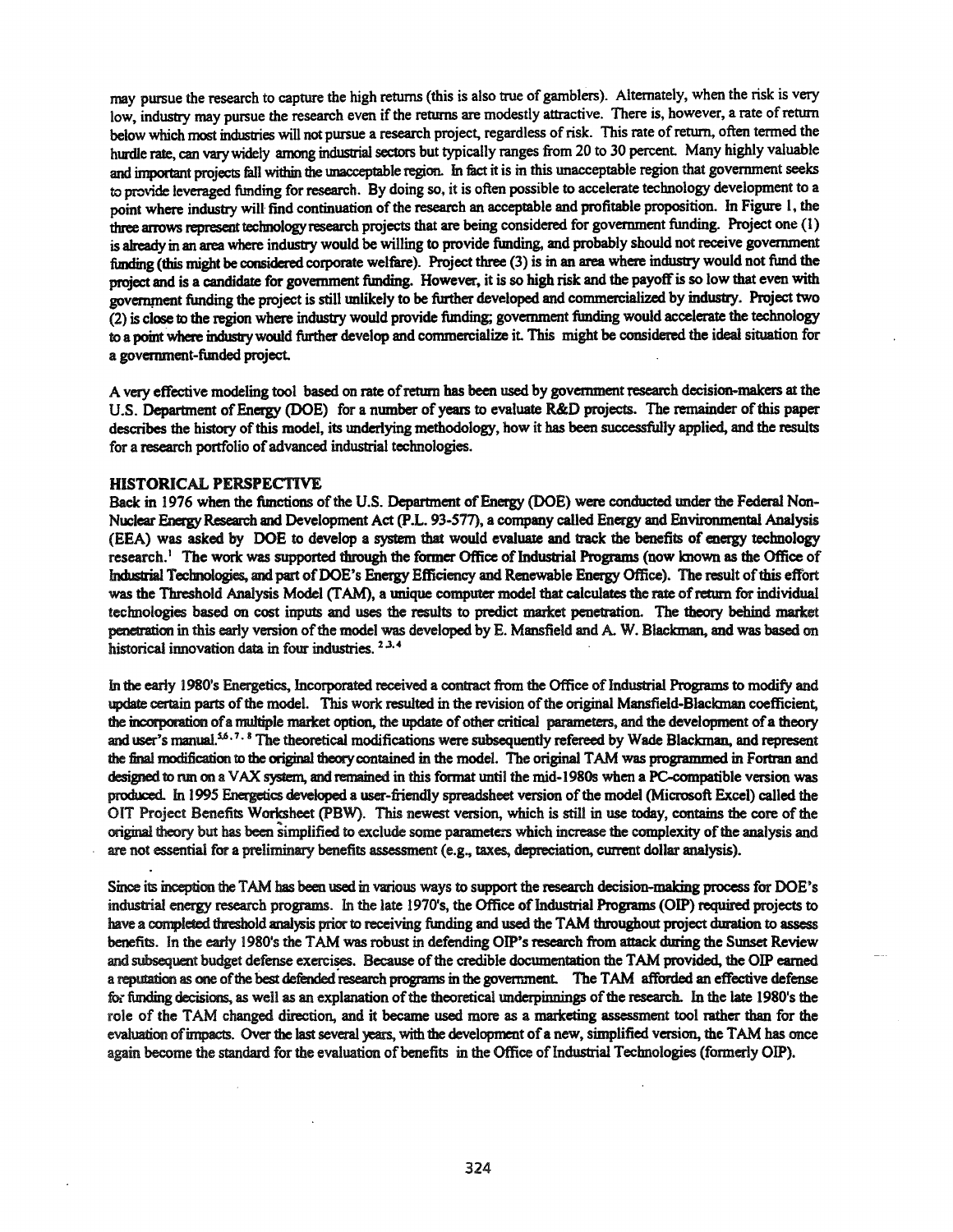#### METHODOLOGY

This discussion will focus on the basic methodology behind the simplified spreadsheet version of the TAM (hereafter referred to as the PBW), as this version was used to obtain the results shown later in this paper. A diagram of the computational flow for the model is shown in Figure 2. The core methodology behind the model is the comparison of a new technology with its conventional counterpart in a typical operating environment. Data for both the new and conventional technology is input on a unit basis. For example, if comparing a new glass melting furnace with a conventional glass melting furnace, a unit size of some throughput of tons/hour or tons/year of glass product would be chosen. Anywhere data is required in the model the same unit basis would be applied, including market data. A duty cycle is also chosen (i.e., hours of operation per year) that coincides with typical operating conditions in practice. User inputs include data on capital costs, annual costs, energy consumption, and waste generation. The user must also input essential market data (e.g., total potential market, estimated upper limit on market penetration, year oftechnology introduction).





Once the user has input the required data, standard algorithms are used to compute total life-cycle costs and benefits, net present value, internal rate ofreturn, discounted payback period, uniform capital recovery factor, levelized cost of energy, and annual cost benefits. These financial parameters are then used to perform a market analysis based on the Mansfield-Blackman market penetration model. The original Mansfield approach is based on historical data on innovations in four industries, which showed that the number of firms adopting each of the innovations followed an Sshaped curve as a function of time. Further, Mansfield showed that the rate which controlled the interval between market introduction and market saturation was itself a linear function of statistically significant variables characterizing either the innovation or the industry of interest. Blackman later contributed to Mansfield's work by reformulating the original derivation in terms of market share rather than the number of firms adopting the innovation. The final result is the core of the Mansfield-Blackman penetration model, and is described the following equation,

$$
\ln[m/L-m] + \ln[(L/N) - 1] = R(T-t)
$$

where m is the market share obtained at the end of the year T, L is the market share at saturation (i.e., the maximum potential market share), t is the year of market introduction, N is the market share obtained at the end of year t, and R is the rate constant. The rate constant R is defined as

$$
R = (0.222)IB + (0.530)P - (0.027)S - 0.316
$$

where IB is the innovation index, P is an index measuring the innovation's potential profitability (based on rate of return). and S is an index measuring the size of the innovation's required capital investment. The form of this penetration model that is used in the PBW is a modified version of the above where the size term (S) has been dropped.

The model uses the Mansfield-Blackman approach to project penetration oftechnology units into the marketplace over the next thirty years. Based on the projected penetration of units, the model calculates the associated benefits with the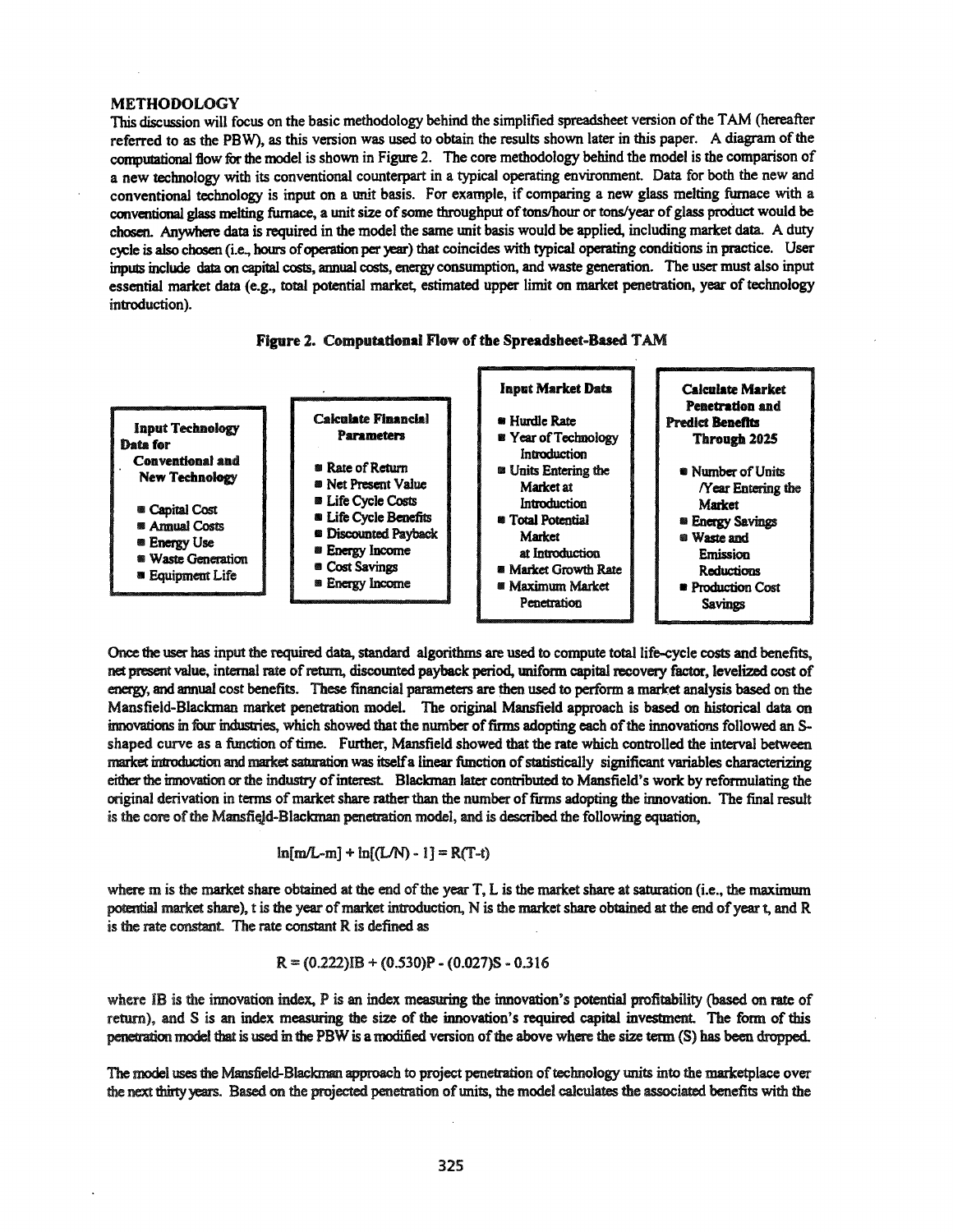deployment of the technology in the marketplace (e.g., energy savings, energy cost savings, reductions in emissions, production cost savings). The format of the current version of the model is a series of linked worksheets that cover individual data input fields as well as tabulation of results. The worksheets are color-coded to simplify data entry -green signifies that input is required and red indicates a fixed data field.

## **Case Study**

To illustrate how the model works, input sheets and results for a recently analyzed project are shown in Figures 3 through 9. The project selected is a new burner technology that dramatically reduces emissions of nitrogen oxides and carbon oxide from natural gas combustion. The technology uses combustion air/natural gas premixing, air staging with extensive heat removal between stages, and forced internal circulation of the partial products of combustion from the primary zone to reduce peak flame temperatures. The conventional counterpart is a register-style burner using either induced or forced external flue gas recirculation. The unit size and duty cycle chosen for the analysis are a refinery boiler generating 40 million Btu/hour for 330 days/year, 24 hours/day.

Figures 3 and 4 show capital and annual costs for both the new and conventional technology. The new technology costs slightly more to purchase and operate than the conventional. Figure 5 shows that the new technology uses less energy

| <b>Capital Cost Component</b>              | Conventional<br><b>Unit</b> | New Unit               | <i><u><b>Incremental</b></u></i><br><b>Capital Costs</b> | <b>Incremental</b><br><b>Savings</b> | <b>Net Cost</b><br><b>Increment</b> |
|--------------------------------------------|-----------------------------|------------------------|----------------------------------------------------------|--------------------------------------|-------------------------------------|
| <b>First Cost of Equipment</b>             | 60,000 \$                   | 70,000                 | 10.000                                                   |                                      | 10,000                              |
| Site Preparation and Engineering           |                             |                        |                                                          |                                      |                                     |
| <b>i Installation</b>                      | 60,000                      | 70,000                 | 10.000                                                   |                                      | 10,000                              |
| Contingency Allowance                      |                             |                        |                                                          |                                      |                                     |
| l Field Indirects                          |                             |                        |                                                          |                                      |                                     |
| <b>Interest During Construction</b>        |                             |                        |                                                          |                                      |                                     |
| <b>Start-up Expenses</b>                   |                             |                        |                                                          |                                      |                                     |
| <b>Working Capital</b>                     |                             |                        |                                                          |                                      |                                     |
| Misc Expenses @ 18% of Capital             | $10,800$   \$               | $12,600$ $\frac{1}{5}$ | 1,800                                                    |                                      | 1,800                               |
| <b>TOTAL: Initial Capital Investmen \$</b> | 130.800                     | 152,600                | 21,800                                                   |                                      | 21,800                              |

## **Figure 3. Capital Cost Worksheet**

Costs should be entered in 1995 dollars.

## **Figure 4. Annual Cost Worksheet**

|                                           | Conventional | New Unit | <i><u><b>Incremental</b></u></i> | <b>Incremental</b> | <b>Net Cost</b>         |
|-------------------------------------------|--------------|----------|----------------------------------|--------------------|-------------------------|
| <b>Annual Cost Component</b>              | <b>Unit</b>  |          | <b>Annual Costs</b>              | <b>Savinos</b>     | <i><b>Increment</b></i> |
| Payroll plus Labor Indirects              |              |          |                                  |                    |                         |
| Non-Fuel O&M @ 3% of Capital              | 1.800        | 2.10011  | 300                              |                    | 300                     |
| <b>By-Product Credit</b>                  |              |          |                                  |                    |                         |
| Value of Increased Production             |              |          |                                  |                    |                         |
| Pollution Control and Waste Disposal      |              |          |                                  |                    |                         |
| <b>IOther Costs/Credits</b>               |              |          |                                  |                    |                         |
| <b>TOTAL: Annual (non-energy) Costs S</b> | 1.800        | 2.100    | 300                              |                    | 300                     |

Costs should be entered in 1995 dollars.

There may be NOx credits associated with installation, but these have not been estimated.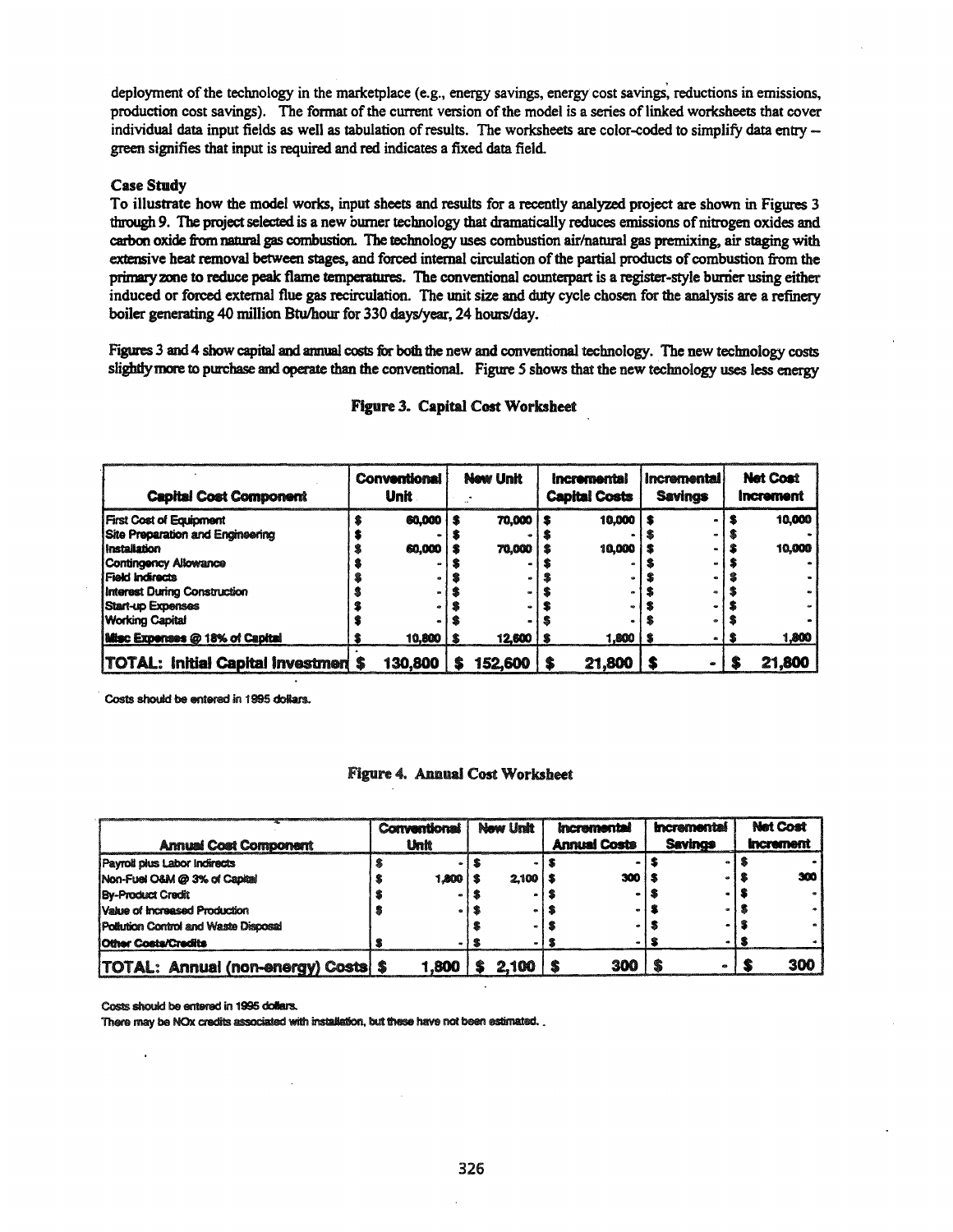than the conventional, due to improvements in efficiency and the elimination of a flue gas recirculation fan. Each boiler with the new burner installed will save 9,900 million Btu/year. Combustion-related emissions are calculated automatically by the model based on fuel savings and published conversion factors for criteria pollutants (and carbon dioxide), as shown in Figure 6. The net reduction is emissions is 600 tons per year for each boiler with the new burner.

## **Figure 5. Energy Worksheet**

|                    | <b>Annual Unit Energy Use</b> |                    | <b>Energy</b>  | Net           |
|--------------------|-------------------------------|--------------------|----------------|---------------|
|                    | Conventional                  | <b>New</b>         | <b>Savings</b> | <b>Energy</b> |
|                    | Technology                    | Technology         | By Others      | Saved         |
|                    |                               | (million Btu/year) |                |               |
| Distillate Cil     |                               |                    |                |               |
| Residual Oil       |                               |                    |                |               |
| <b>Natural Gas</b> | 316,800                       | 307,296            |                | 9.504         |
| Propane            |                               |                    |                |               |
| Gasoline           |                               |                    |                |               |
| <b>Coking Coal</b> |                               |                    |                |               |
| <b>Steam Coal</b>  |                               |                    |                |               |
| Electricity        | 1,188                         | 792                |                | 396           |
| Pet Feedstock      |                               |                    |                |               |
| <b>Other</b>       |                               |                    |                |               |
| <b>TOTAL</b>       | 317,988                       | 308,088            |                | 9.900         |

|   | <b>1995 Fuel Prices</b><br>(\$ per million Btu) |      | .<br>1995 Fuel Prices*<br>(\$ per million Btu) |      |
|---|-------------------------------------------------|------|------------------------------------------------|------|
|   | Distillate Oil                                  | 4.02 | Distillate Oil                                 | 4.02 |
| ż | <b>Residual Oil</b>                             | 2.48 | Residual Oil                                   | 2.48 |
|   | <b>Natural Gas</b>                              | 2.53 | <b>Natural Gas</b>                             | 2.58 |
|   | Propane                                         | 5.39 | Propane                                        | 5.39 |
| ŝ | Gasoline ·                                      | 6.12 | Gasoline                                       | 6.12 |
| s | <b>Colding Coal</b>                             | 1.77 | <b>Coking Coal</b>                             | 1.77 |
| s | Steam Coal                                      | 1.38 | <b>Steam Coal</b>                              | 1.38 |
| ż | Electricity                                     | 4.47 | Electricity                                    | 4.47 |
| Ś | Pet Feedstock                                   | 297  | Pat Feedstock                                  | 297  |
|   | Other                                           | 2.00 | Other                                          | 2.00 |

Express end-use electricity use as primary equivalent (10,500 Btu/kWh)

Savings in natural gas are due to a 3% estimated improvement in efficiency. Savings in electricity reflect the fact that an FGR fan is needed for the conventional technology.

Monthly Energy Review, March 1996; coal prices are taken from the EIA Annual Energy Outlook 1996.

Price of petroluem feedstock based on refiner acquisition price of crude oil (average value).

Fuel Prices: All except coal taken from the EIA

#### Figure 6. Waste and Emissions Worksheet

|                           | <b>Annual Unit Waste Production</b> | Net<br><b>Waste</b> |                                  |     |
|---------------------------|-------------------------------------|---------------------|----------------------------------|-----|
|                           | Conventional                        | New                 | <b>Waste Reduction Reduction</b> |     |
|                           |                                     |                     | Technology Technology By Others  |     |
| Non-combustion Related    |                                     |                     |                                  |     |
| Non-hazardous (RCRA)      |                                     |                     |                                  |     |
| Toxic (TRI)               |                                     |                     |                                  |     |
| Hazardous (non-TRI)       |                                     |                     |                                  |     |
| <b>CFCs</b>               |                                     |                     |                                  |     |
| <b>VOGS</b>               |                                     |                     |                                  |     |
| <b>NOx Reduction</b>      |                                     | m                   |                                  |     |
| Other 2                   |                                     |                     |                                  |     |
| Other 3                   |                                     |                     |                                  |     |
| Other 4                   |                                     |                     |                                  |     |
| <b>Combustion Related</b> |                                     |                     |                                  |     |
| <b>Particulates</b>       |                                     |                     |                                  | a   |
| <b>VOCe</b>               |                                     |                     |                                  | û   |
| <b>Sulfur Dioxides</b>    |                                     |                     |                                  |     |
| Nitrogen Oxides           |                                     | 22                  |                                  |     |
| Carbon Dioxide            | 18,902                              | 18,311              |                                  | 501 |
| TOTAL                     | 18.927                              | 18,328              |                                  | 600 |

This burner significantly reduces NOx emissions over and above those attributed to the decrease in natural gas use. The reduction in NOx emissions has been estimated at about 33% over the conventional system (a reduction from 30 ppm to 20 ppm NOx).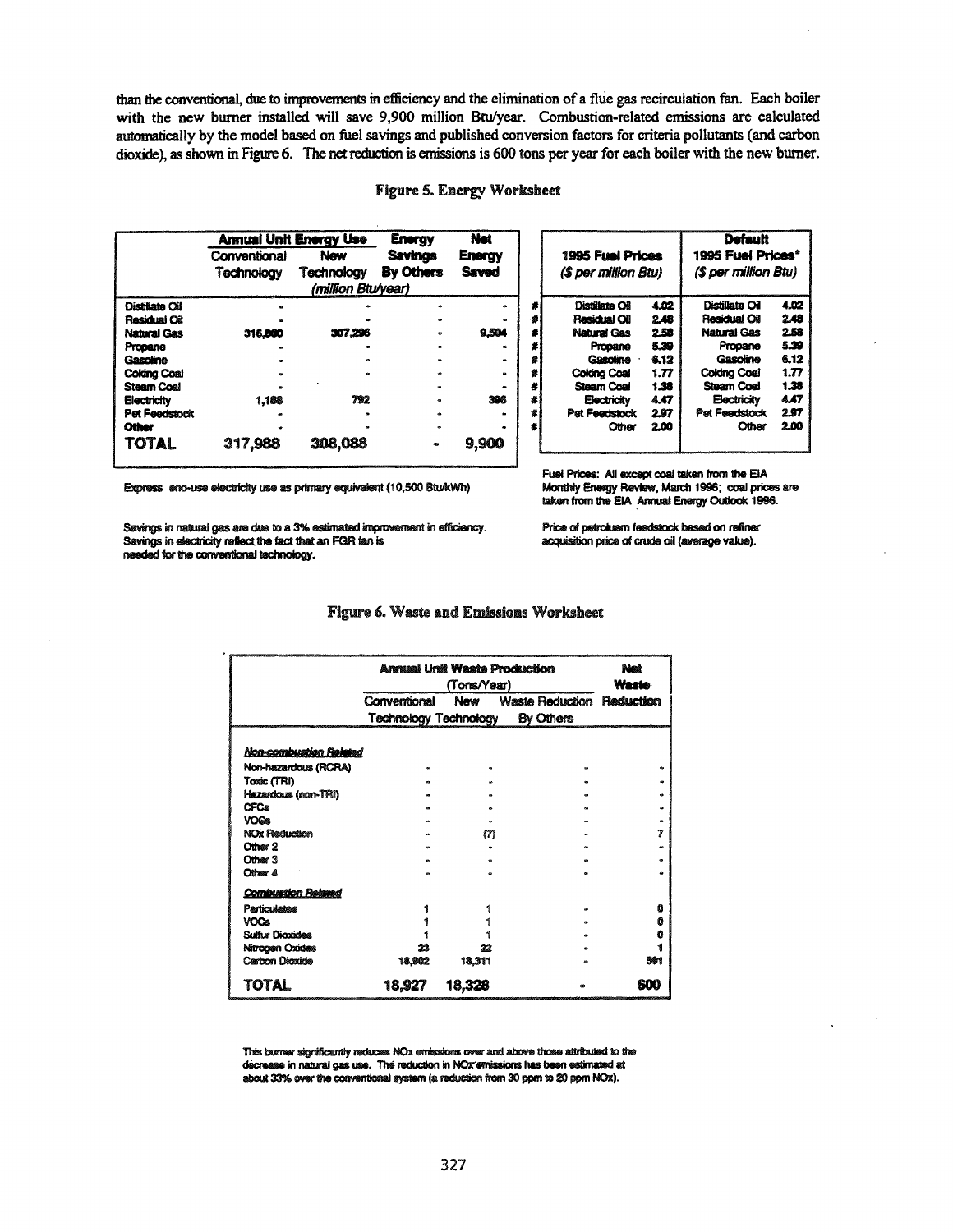Figure 7 shows the financial results of the model based on the cost and energy inputs. The technology provides an internal rate ofreturn ofabout 119 percent, with payback in a little less than one year. The value ofNOx credits (which was not calculated for this analysis) could push this return up even higher. With its current economics, the technology is an attractive retrofit option for boilers and process heaters, particularly in non-attainment regions of the country.

| Figure 7. Financial Worksheet |  |  |
|-------------------------------|--|--|
|-------------------------------|--|--|

| <b>Unit Technology Inputs</b>                                                                |                                | <b>User's Unit Summary Financial Results</b>                                                                                                                                                                                                            |                                                                                                    |  |
|----------------------------------------------------------------------------------------------|--------------------------------|---------------------------------------------------------------------------------------------------------------------------------------------------------------------------------------------------------------------------------------------------------|----------------------------------------------------------------------------------------------------|--|
| Discount rate:<br>Equipment lifetime (yrs.):<br>Initial capital investment:<br>Annual costs: | 10%<br>15<br>\$21,800<br>\$300 | Annual energy income:<br>Annual net income:<br><b>Total Life Cycle Cost:</b><br><b>Total Life Cycle Benefit:</b><br><b>Net Present Value:</b><br>Benefit-Cost Ratio:<br>Internal Rate of Return:<br>Rate of Return:<br>Uniform Capital Recovery Factor: | \$26,290<br>\$25,990<br>\$24,082<br>\$199,967<br>\$175,885<br>8.30<br>119.22%<br>119.22%<br>0.1315 |  |
|                                                                                              |                                | Levelized Cost of Energy (per mil. Btu):<br><b>Annual Production Cost Savings:</b><br><b>Discounted Payback Period:</b>                                                                                                                                 | \$0.32<br>\$23,124<br>0.93                                                                         |  |

Figure 8 shows the additional data utilized for the market penetration portion of the model, and the results. With the relatively high rate of return this technology penetrates the current market rather quickly and begins to enter the growth market shortly after 2000. Figure 9 provides a tabular representation of market penetration and the associated primary benefits.

## Credibility and Implications of **Results**

The credibility of the model's results depends entirely upon the accuracy of the inputs. Gathering the inputs is often the most difficult part of the modeling process. The research 700 investigator must not only be able to  $600$ provide information about the provide information about the 500 potential technical capabilities of the 500 new technology, but must be able to 400 estimate practical details such as <sub>300</sub> capital and operating costs, energy requirements, environmental aspects, 200 and so on. When research is being  $100$ conducted at the exploratory or bench scale, this is often very difficult to do. Further, this data must be provided for the conventional counterpart for

### Figure 8. Market Penetration Worksheet





## Number of Units in Operation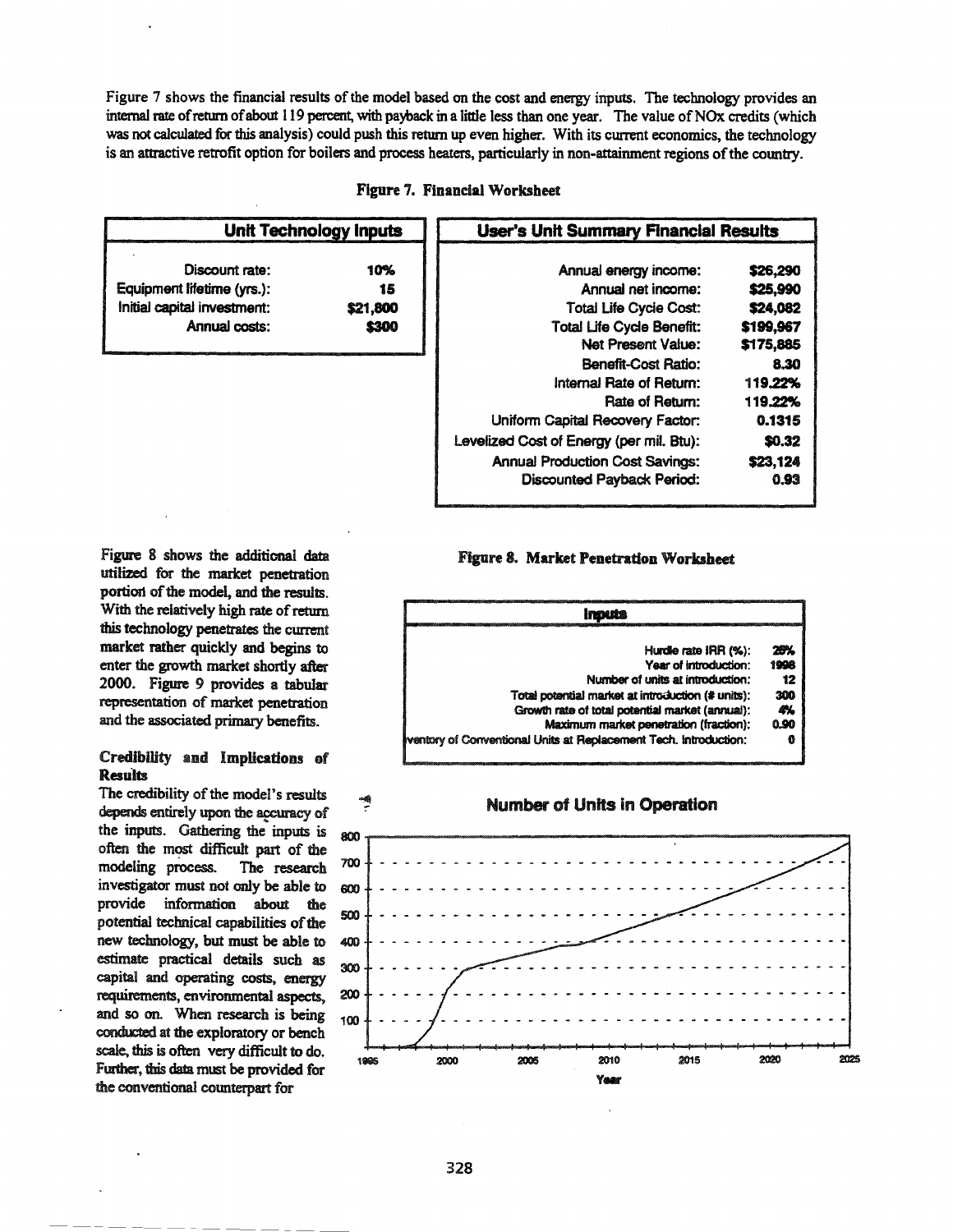## Figure 9. Market Penetration Results

|      |                 | <b>Energy</b>  | <b>Waste</b>                              | <b>Production</b>   |
|------|-----------------|----------------|-------------------------------------------|---------------------|
| Year | <b>Units in</b> | <b>Savings</b> | <b>Reduction</b>                          | <b>Cost Savings</b> |
|      |                 |                | Operation billion Btu/year 1000 tons/year | (million \$/year)   |
| 1995 |                 |                |                                           |                     |
| 1996 |                 |                |                                           |                     |
| 1997 |                 |                |                                           |                     |
| 1998 | 12              | 119            | 7                                         | 0                   |
| 1999 | 77              | 762            | 46                                        | 2                   |
| 2000 | 219             | 2,168          | 131                                       | $\frac{5}{7}$       |
| 2001 | 291             | 2,881          | 174                                       |                     |
| 2002 | 313             | 3,099          | 188                                       | 7                   |
| 2003 | 327             | 3,237          | 196                                       | 8                   |
| 2004 | 341             | 3,376          | 204                                       | 8                   |
| 2005 | 355             | 3,515          | 213                                       | 8                   |
| 2006 | 369             | 3,653          | 221                                       | 9                   |
| 2007 | 383             | 3,792          | 230                                       | 9                   |
| 2008 | 387             | 3,831          | 232                                       | 9                   |
| 2009 | 404             | 4,000          | 242                                       | 9                   |
| 2010 | 424             | 4,198          | 254                                       | 10                  |
| 2011 | 444             | 4,396          | 266                                       | 10                  |
| 2012 | 464             | 4,594          | 278                                       | 11                  |
| 2013 | 484             | 4,792          | 290                                       | 11                  |
| 2014 | 504             | 4,990          | 302                                       | 12                  |
| 2015 | 524             | 5,188          | 314                                       | 12                  |
| 2016 | 545             | 5,396          | 327                                       | 13                  |
| 2017 | 567             | 5,613          | 340                                       | 13                  |
| 2018 | 590             | 5,841          | 354                                       | 14                  |
| 2019 | 613             | 6,069          | 368                                       | 14                  |
| 2020 | 637             | 6,306          | 382                                       | 15                  |
| 2021 | 662             | 6,554          | 397                                       | 15                  |
| 2022 | 689             | 6,821          | 413                                       | 16                  |
| 2023 | 716             | 7,088          | 429                                       | 17                  |
| 2024 | 745             | 7,376          | 447                                       | 17                  |
| 2025 | 775             | 7,673          | 465                                       | 18                  |
|      |                 |                |                                           |                     |

comparisoo. In some cases, the research may not have reached a stage where such analysis is feasible. In other cases, the information is proprietary and may compromise the property rights of an industrial research partner. For many cases, however, preliminary estimates can be made for most of the parameters using standard rules of thumb for cost engineering, historical equipment costs, and other published data. This data, when supplemented with the developer's intuition and intimate knowledge of the technology, can often provide a quite reasonable (yet highly preliminary) estimation of project benefits.

It should be emphasized that because of the preliminary nature of the inputs, the results cannot be viewed at the same level of accuracy as similar analyses that would be used by a corporate entity to make research decisions. In the corporate world, where fractional increases in profit margin can make a tremendous impact on competitiveness, the costs and benefits ofthe anticipated new technology are carefully estimated and considered beginning on the day the idea is put forth. By comparison, the results of the PBW are at best a useful tool for broadly examining potential impacts, within a wide margin of error.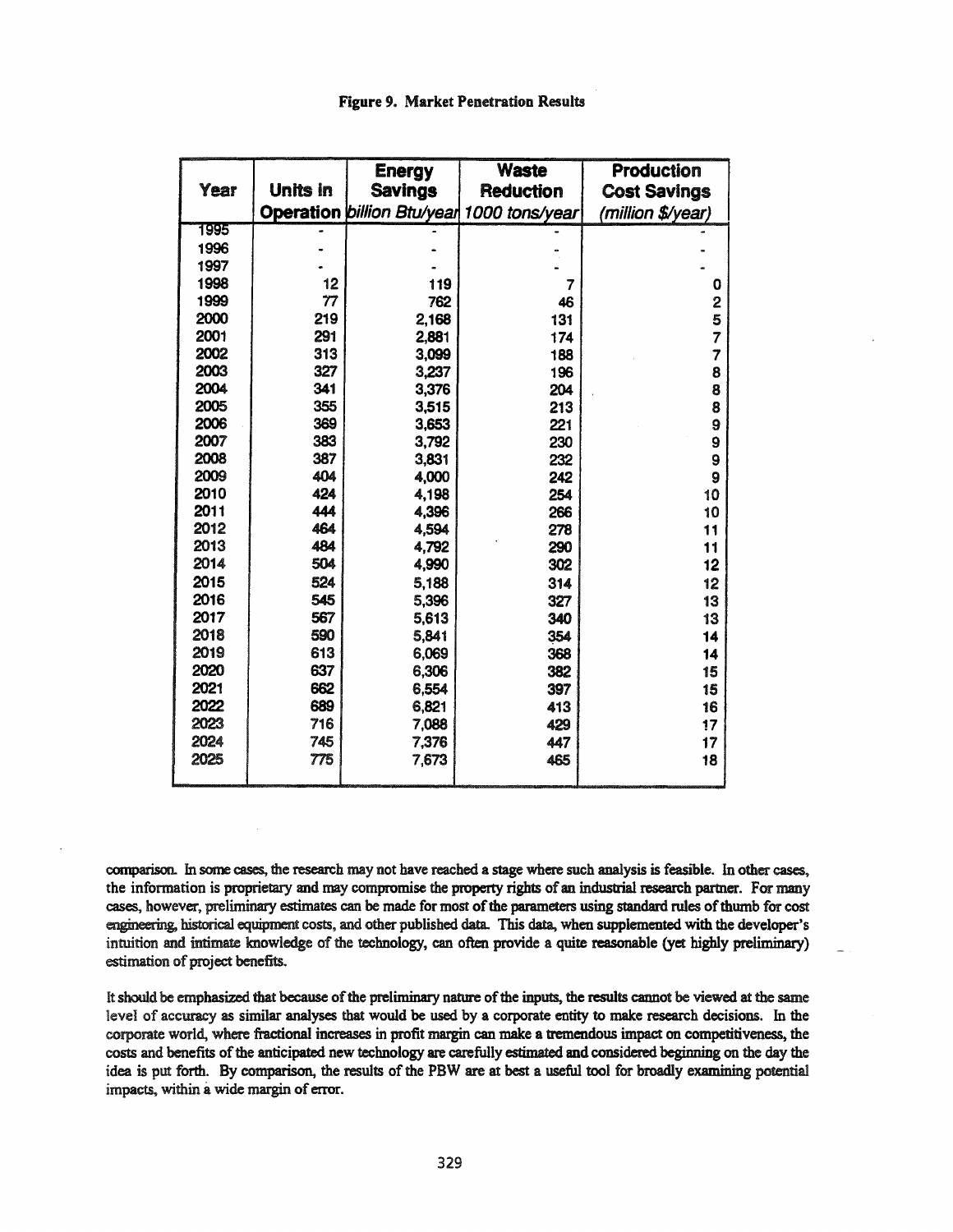What the spreadsheet analysis does provide is a back-of-the-envelope profile of the performance of an individual technology in terms of energy savings, waste reduction, and production cost savings over the next thirty years. This information is highly valuable to the government research program manager in terms of technical and administrative decision-making. It can be used to

- increase the program manager's general knowledge of the technology area,
- .. enhance the program manager's ability to make informed decisions about the research,
- provide reasoning for continuation of funding for projects,
- identify projects where continued R&D is questionable, and
- . .. clarifyproject weaknesses (e.g., low rate ofreturn. high capital costs, marginal energy savings) and strengths.

Just as important, the information provides a valuable method of evaluating the potential impacts of specific research. The performance profile provides a means to

- quantify energy, economic, and environmental benefits at the national level,
- measure project success in a way that is easily understood and justifiable,
- .. force industry partners to evaluate R&D in terms ofreal impacts, and
- evaluate the return on the federal investment.

Another interesting aspect ofthe model is that it allows the userto incorporate unique attributes that may contribute to reductions in production costs or increased national energy and environmental benefits. Often these attributes include improvements in productivity, increased production through-put, reductions in the use ofraw materials, recovery of valuable by-products, and reductions in the cost of pollution abatement, control, and disposal. There is also an option to include benefits that may accrue indirectly, that is, to other than the direct user of the technology (these of course are not included in the financial analysis). The ability to incorporate these elements allows the user to more accurately reflect all the potential benefits of the technology. Flexibility in entering and selecting parameters also permits the user to perform sensitivity analysis where these and other parameters are varied. The model does not permit the analysis of incremental improvements to technology over time within a single model nul. However, such analysis can be conducted by making several model runs.

## RESULTS

Over the last two years the PBW has been used to evaluate nearly 150 new technologies that have received research funding from DOE's Office of Industrial Technologies. These technologies cover a broad spectrum of the industrial sector as well as a number of cross-cutting technical areas. To provide a perspective on the range of the analysis, Table 1 provides a sampling oftechnologies analyzed., categorized by corresponding industry areas.

The primary focus of these research projects is to improve the energy efficiency of industrial processes, which is in keeping with the mission of the funding source (DOE/OIT). It is interesting to note, however, that for most of these technologies there are benefits above and beyond the obvious reductions in energy use and combustion air emissions. The PBW is designed to capture these benefits in terms of monetary value to the user, and also successfully demonstrates the external value to society in general through quantification of factors such as reduction in emissions and waste. Table 2 illustrates some of the advantages of these technologies that fall outside the realm of typical benefits, and that have been captured in analysis of various projects.

#### Using the Model for Decision-Making

To demonstrate the utility of the model for the decision-making process, model results for 11 of the technologies analyzed for the petroleum refining sector have been aggregated. Data is presented in Figures 10 and 11 for energy savings and waste reduction (solid, liquid and gaseous wastes, as well as quantities of criteria air pollutants and carbon dioxide). Results are not provided for individual projects to protect the confidentiality of the developer(s).

As can be seen in FigureI0, energysavings associated with these eleven technologies rise steadily toward the year 2015 and then begin to decline. The same trend is observed for waste reduction. This decline occurs because the model assumes that at some point in the future, other new technologies will take the place of these technologies, and they will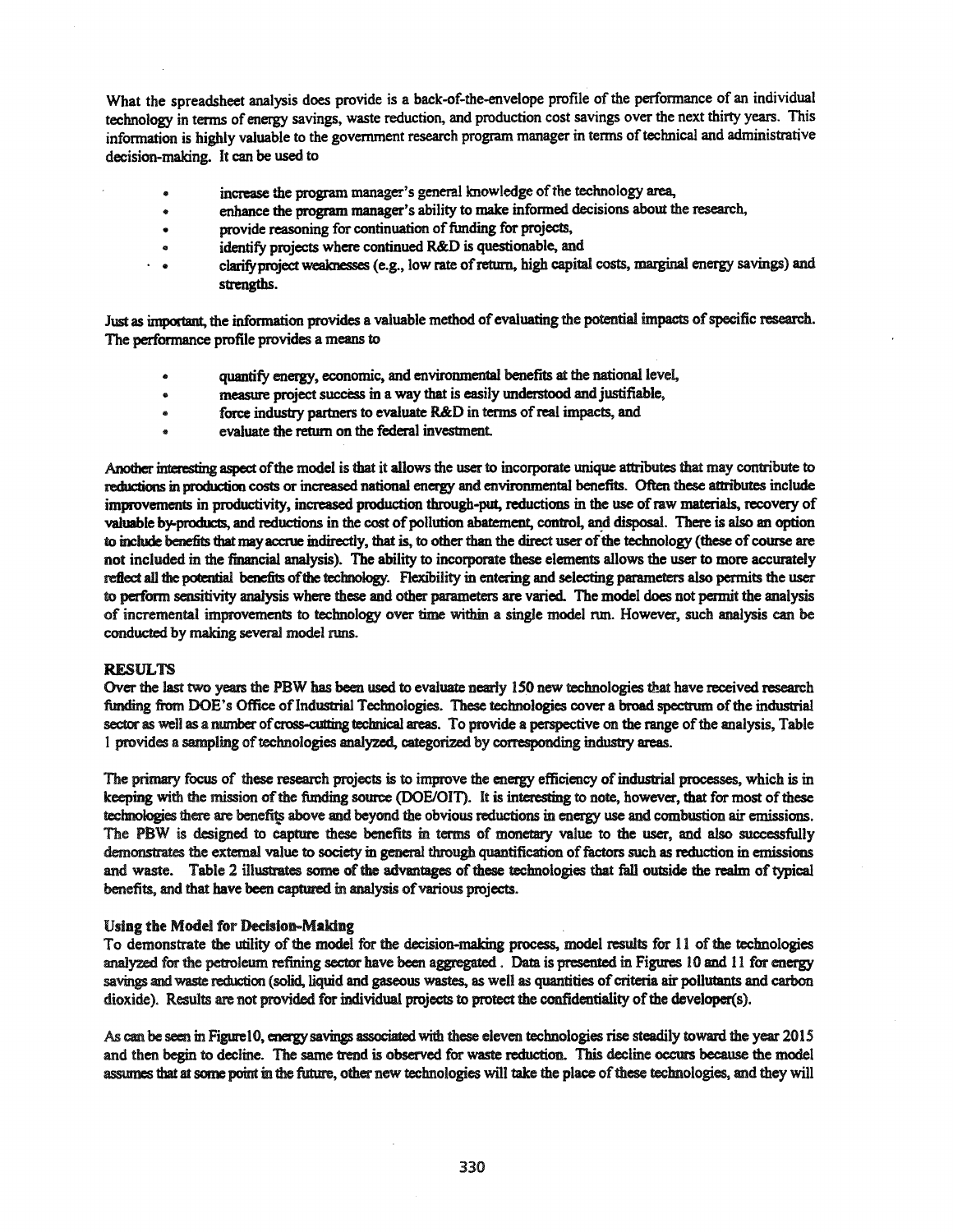|                                        | <b>Industry-Specific Technology</b>                                                                                                                                                                                                                                      |
|----------------------------------------|--------------------------------------------------------------------------------------------------------------------------------------------------------------------------------------------------------------------------------------------------------------------------|
| Aluminum                               | Calciners with improved energy efficiency<br>Electrolysis technology to recover aluminum, salt and oxides fractions from aluminum salt cake<br>Spray forming of primary aluminum<br>Production of neoydmium-iron alloys using electrolysis                               |
| Chemicals                              | Diacid production from renewable feedstocks<br>Low temperature catalytic gasification for industrial waste water<br>Plastics/solvents derived from biosynthetically-derived organic acids<br>Production of intermediates from methyl chiorosilane direct process residue |
| <b>Forest Products</b>                 | Chip/pulp refiner gap and wear measurement<br>Removal of sticky and light contaminants from waste paper<br>On-machine ultrasonic sensors for measurement of elastic stiffness<br>Electrolytic recovery of spent Kraft black liquor pulping chemicals                     |
| <b>Glass</b>                           | Glass temperature sensor<br>Glass furnace side port oxygen enrichment<br>Cullet preheat system for glass furnaces<br>Thermal swing absorption for low-cost on-site oxygen production                                                                                     |
| <b>Metaicasting</b>                    | Improved microstructural performance of aluminum castings<br><b>Clean aluminum castings</b><br><b>Expandable pattern casting</b><br>Determination of distortion and interfacial heat transfer in sand molds                                                              |
| Petroleum<br>Refining                  | <b>Advanced fluid catalytic cracking</b><br>Development of superior asphalt recycling agents<br>Two-stage forced recirculation burner for refining process heaters<br>Advanced membrane separation system                                                                |
| Steel                                  | Electrochemical de-zincing of steel scrap<br>Steel plant waste oxide recycling<br><b>Direct ironmaking process</b><br>Advanced process control for steelmaking                                                                                                           |
|                                        | <b>Cross-Cutting Technical Areas</b>                                                                                                                                                                                                                                     |
| Advanced<br>Materials                  | Chemical vapor deposition of fiber coatings<br>Direct metal oxidation for producing CFCC composites for steam reforming equipment<br>Microwave joining of silicon carbide tubes<br>Steel mill rolls made from nickel aluminides                                          |
| Cogeneration                           | <b>Advanced turbine system</b><br>Ceramic stationary gas turbine<br>High performance steam system<br>Lox NOx gas turbine retrofit                                                                                                                                        |
| Combustion                             | Advanced radiant combustion system<br>Waste driven heat pumps                                                                                                                                                                                                            |
| Solar Industrial                       | Air poliution control/solar detoxification of air<br>Water pollution control/solar detoxification of water<br>Solar process heating systems                                                                                                                              |
| <b>Municipal</b><br><b>Solid Waste</b> | MSW Combustion/Oxy-enriched coincineration<br><b>Combustion of refuse-derived fuel pellets</b>                                                                                                                                                                           |

# Table 1. Sampling of Technologies Analyzed

 $\ddot{\phantom{a}}$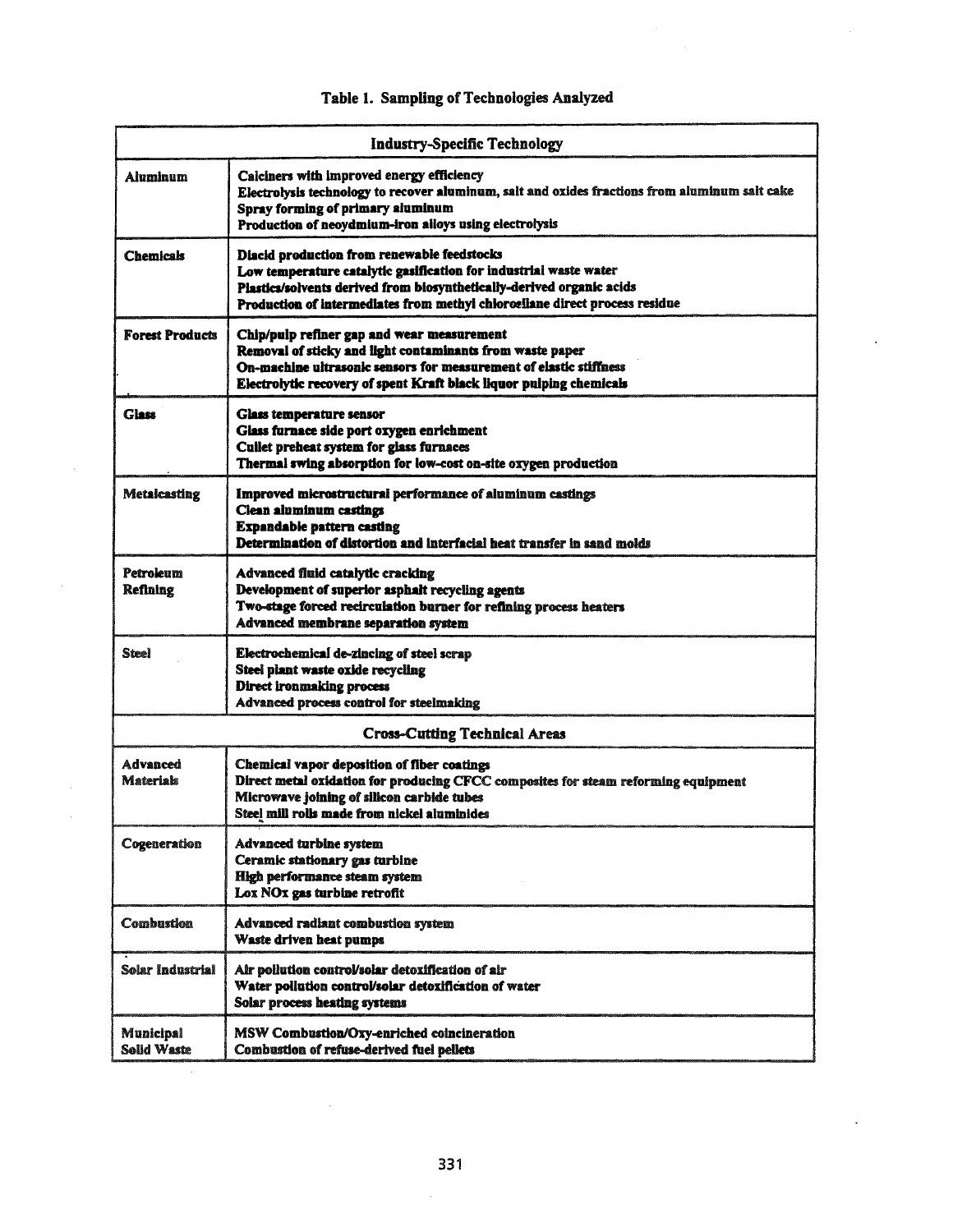| <b>Technology</b>                                                                                    | <b>Additional Benefits</b>                                                                                                                                                                                                                                 |
|------------------------------------------------------------------------------------------------------|------------------------------------------------------------------------------------------------------------------------------------------------------------------------------------------------------------------------------------------------------------|
| Production of intermediates from methyl<br>chlorosilane direct process residue                       | - Reduction in use of raw material (metallurgical grade silicon)<br>- Reduction in amount of chlorine released to rivers<br>- Reduction in solid waste sent to landfills                                                                                   |
| Electrolytic recovery of spent Kraft black<br>liquor pulping chemicals                               | - Reduces fouling of the recovery system<br>- Recovers sodium as sodium hydroxide solution<br>- Lowers the pH of the black liquor, which increases the efficiency of the<br>recovery boiler<br>- Increases production capacity for the same size equipment |
| Electrolysis technology to recover aluminum,<br>salt and oxides fractions from aluminum salt<br>cake | - Recovers aluminum and salt for recycling back to the secondary<br>aluminum industry<br>- Produces other value-added products<br>- Eliminates landfilling of the aluminum salt cake                                                                       |
| Steel mill rolls made from nickel aluminides                                                         | - Improves operation of steel reheat furnace<br>- decreases material rejection rate (scrap)                                                                                                                                                                |
| Thermal swing absorption for low-cost on-<br>site oxygen production                                  | - Utilizes wasted heat from industrial furnaces<br>- Promotes use of oxy-fuel firing, which reduces NOx emissions                                                                                                                                          |

## Table 2. Examples of Additional Benefits of New Technologies

eventually be replaced by even more advanced, more efficient technologies. There are many ways to incorporate this assumption into the model. The method chosen in this case was to assume the period when the technology would begin to be replaced was a function of the magnitude of capital cost. That is, a technology with a large first investment would take longer to be replaced by another more advanced technology than one with a low first capital cost. The substitution of the up and coming new technology in the outyears was then accomplished by assuming an average rate of return for the new technology (about 50%), and comparing that rate of return with the OIT-supported technology.